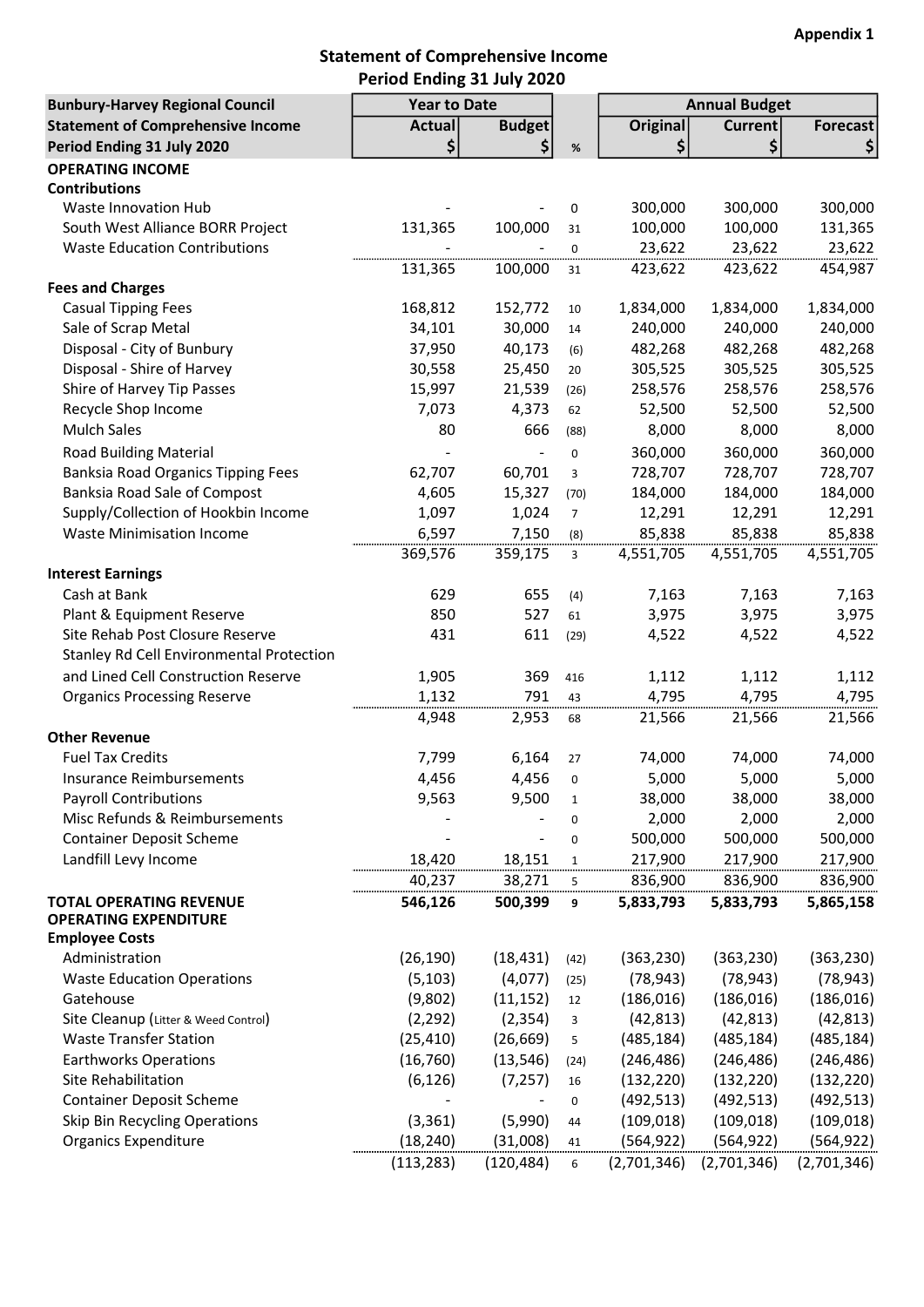## Statement of Comprehensive Income Period Ending 31 July 2020

| <b>Bunbury-Harvey Regional Council</b>                        | <b>Year to Date</b> |                |                          |                 |                                        |                 |
|---------------------------------------------------------------|---------------------|----------------|--------------------------|-----------------|----------------------------------------|-----------------|
| <b>Statement of Comprehensive Income</b>                      | <b>Actual</b>       | <b>Budget</b>  |                          | <b>Original</b> | <b>Annual Budget</b><br><b>Current</b> | <b>Forecast</b> |
| Period Ending 31 July 2020                                    | \$                  | \$             | $\%$                     | \$              | $\left  \boldsymbol{\zeta} \right $    | \$              |
| <b>OPERATING EXPENDITURE (continued)</b>                      |                     |                |                          |                 |                                        |                 |
| <b>Materials and Contracts</b>                                |                     |                |                          |                 |                                        |                 |
| <b>Members of Council</b>                                     |                     |                | 0                        | (3,300)         | (3,300)                                | (3,300)         |
| Accounting/Professional Fees (CoB/Other)                      | (10, 269)           | (10, 269)      | $\pmb{0}$                | (61, 616)       | (61, 616)                              | (61, 616)       |
| <b>General Administration Other</b>                           | (7, 737)            | (5,358)        | (44)                     | (96, 525)       | (96, 525)                              | (96, 525)       |
| <b>Waste Education Operations</b>                             | (615)               | (1, 321)       | 53                       | (15, 867)       | (15, 867)                              | (15, 867)       |
| <b>Technical Services</b>                                     | (6,030)             | (6,030)        | (0)                      | (98,000)        | (98,000)                               | (98,000)        |
| Site Cleanup (Litter & Weed Control)                          |                     |                | 0                        | (3,937)         | (3,937)                                | (3,937)         |
| <b>Organics Expenditure</b>                                   | (15, 708)           | (26, 732)      | 41                       | (209, 046)      | (209, 046)                             | (209, 046)      |
| Recycling Operations (Cardboard/Other)                        | (44)                | (94)           | 53                       | (7,604)         | (7,604)                                | (7,604)         |
| Skip Bin Recycling Operations                                 | (850)               | (2, 388)       | 64                       | (83, 941)       | (83, 941)                              | (83, 941)       |
| <b>Waste Transfer Station</b>                                 | (3,078)             | (3,880)        | 21                       | (112, 607)      | (112, 607)                             | (112, 607)      |
| <b>Earthworks Operations</b>                                  | (6, 335)            | (8, 276)       | 23                       | (147, 375)      | (147, 375)                             | (147, 375)      |
| <b>Monitoring Bores</b>                                       |                     |                | 0                        | (84,050)        | (84,050)                               | (84,050)        |
| Site Rehabilitation                                           | (2, 104)            | (3,356)        | 37                       | (1,000,676)     | (1,000,676)                            | (1,000,676)     |
| Waste Innovation Hub                                          | (2,880)             | (2,880)        | (99)                     | (360,000)       | (360,000)                              | (360,000)       |
| <b>Electronic Waste Recycling</b>                             | (2, 356)            | (1,404)        | (68)                     | (16, 846)       | (16, 846)                              | (16, 846)       |
| Recycling Operations (BORR) project                           | (31, 365)           | (31, 365)      | (100)                    | (131, 452)      | (131, 452)                             | (131, 452)      |
| Other (Site Survey, General Mntce, etc)                       | (2,795)             | (1,741)        | (61)                     | (56, 691)       | (56, 691)                              | (56, 691)       |
|                                                               | (92, 166)           | (105, 094)     | 12                       | (2,489,533)     | (2,489,533)                            | (2,489,533)     |
| <b>Utility Charges</b>                                        |                     |                | 0                        | (35, 476)       | (35, 476)                              | (35, 476)       |
| <b>Insurance</b>                                              |                     |                | 0                        | (65,038)        | (65,038)                               | (65,038)        |
| <b>Depreciation</b>                                           |                     |                |                          |                 |                                        |                 |
| <b>Buildings</b>                                              | (1, 146)            | (1, 145)       | 0                        | (14, 027)       | (14, 027)                              | (14, 027)       |
| Vehicles, Plant & Equipment                                   | (38, 221)           | (38, 214)      | 0                        | (576, 314)      | (576, 314)                             | (576, 314)      |
| Furniture & Equipment                                         |                     |                | $\mathbf 0$              | (23, 705)       | (23, 705)                              | (23, 705)       |
| Infrastructure                                                | (4, 122)            | (5,780)        | 29                       | (101, 798)      | (101, 798)                             | (101, 798)      |
|                                                               | (43, 489)           | (45, 139)      | $\overline{\mathbf{4}}$  | (715, 844)      | (715, 844)                             | (715, 844)      |
| <b>Other Expenditure</b>                                      |                     |                |                          |                 |                                        |                 |
| Landfill Levy                                                 | (16, 946)           | (16, 694)      | (2)                      | (200, 412)      | (200, 412)                             | (200, 412)      |
| Landfill Licence                                              |                     |                | 0                        | (13, 104)       | (13, 104)                              | (13, 104)       |
| City of Bunbury Tonnage Rebate                                | (7, 937)            | (7, 941)       | $\pmb{0}$                | (95, 331)       | (95, 331)                              | (95, 331)       |
| Shire of Harvey Tonnage Rebate                                | (5, 140)            | (5,012)        | (3)                      | (60, 173)       | (60, 173)                              | (60, 173)       |
| Other                                                         | (91)                | (1,300)        | 93                       | (31,007)        | (31,007)                               | (31,007)        |
|                                                               | (30, 114)           | (30, 947)      | 3                        | (400, 027)      | (400, 027)                             | (400, 027)      |
| <b>TOTAL OPERATING EXPENDITURE</b>                            |                     |                |                          | (6,407,265)     |                                        |                 |
|                                                               | (279, 052)          | (301, 664)     | $\overline{\phantom{a}}$ |                 | (6,407,265)                            | (6,407,265)     |
| <b>OPERATING SURPLUS or (DEFICIT)</b>                         | 267,074             | 198,735        | 34                       | (573, 471)      | (573, 471)                             | (542, 107)      |
| <b>Non-Operating Income</b>                                   |                     |                |                          |                 |                                        |                 |
| <b>Grants and Contributions for the Development of Assets</b> |                     |                |                          |                 |                                        |                 |
| <b>Grant Funding - Organics</b>                               |                     |                | 0                        | 4,400,000       | 4,400,000                              | 4,400,000       |
| <b>Sale or Disposal of Assets</b>                             |                     |                |                          |                 |                                        |                 |
| Loss on Sale of Vehicles                                      |                     |                | 0                        | (163, 778)      | (163, 778)                             | (163, 778)      |
| <b>Total Non Operating Income</b>                             |                     | $\blacksquare$ | 0                        | 4,236,222       | 4,236,222                              | 4,236,222       |
| <b>Other Comprehensive Income</b>                             |                     |                |                          |                 |                                        |                 |
|                                                               |                     |                | 0                        |                 |                                        |                 |
| TOTAL COMPREHENSIVE INCOME                                    | 267,074             | 198,735        | 34                       | 3,662,751       | 3,662,751                              | 3,694,115       |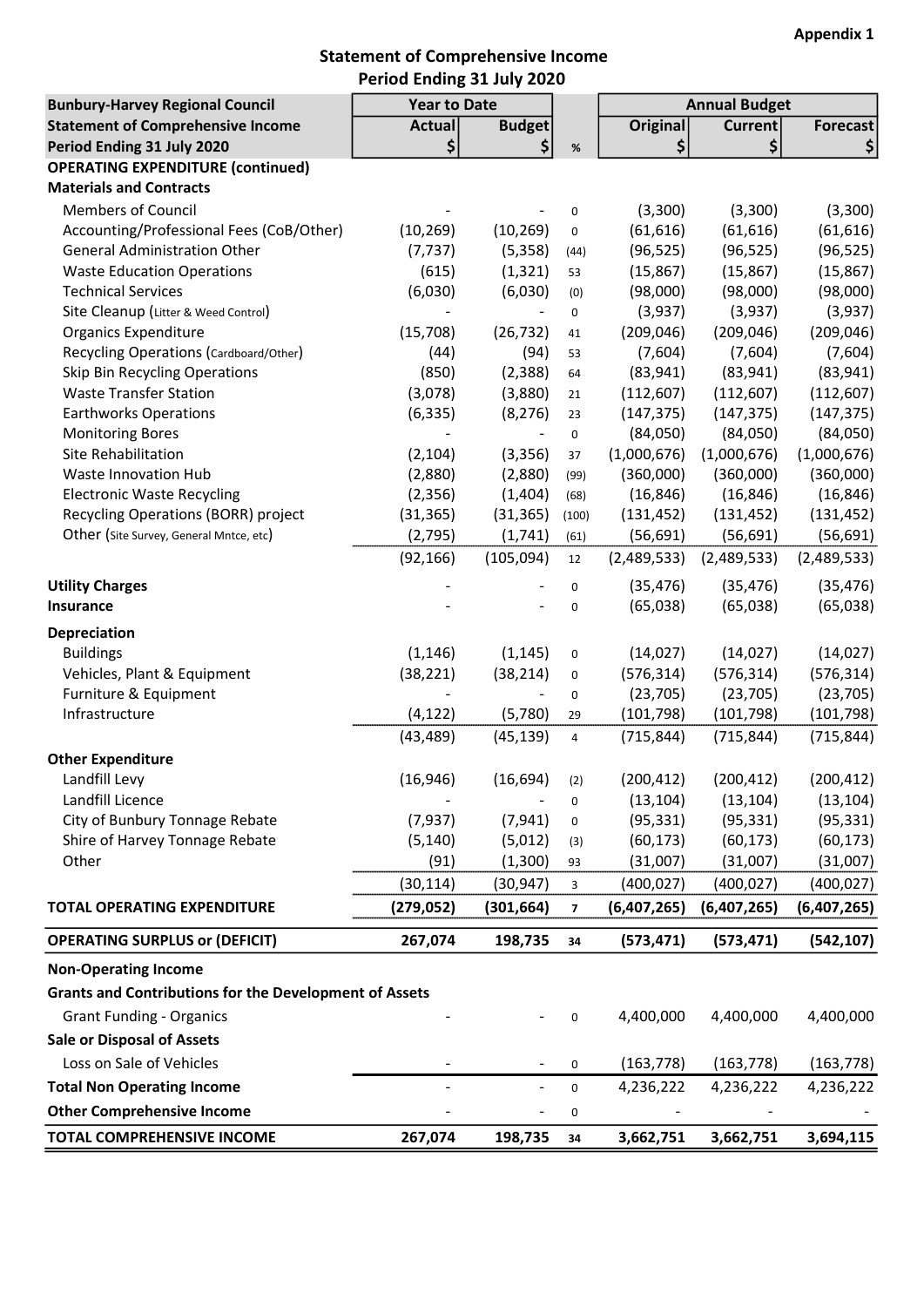# Banksia Road Operations Period Ending 31 July 2020

| <b>Bunbury-Harvey Regional Council</b>                                  | <b>Year to Date</b> |               |                | <b>Annual Budget</b> |                |                 |
|-------------------------------------------------------------------------|---------------------|---------------|----------------|----------------------|----------------|-----------------|
| <b>Banksia Road Operations</b>                                          | <b>Actual</b>       | <b>Budget</b> |                | <b>Original</b>      | <b>Current</b> | <b>Forecast</b> |
| Period Ending 31 July 2020                                              | \$                  | \$            | $\%$           | \$                   | \$             | \$              |
| Banksia Road Operations (included in Statement of Comprehensive Income) |                     |               |                |                      |                |                 |
| <b>OPERATING INCOME</b>                                                 |                     |               |                |                      |                |                 |
| <b>Fees and Charges</b>                                                 |                     |               |                |                      |                |                 |
| Banksia Road Organics Tipping Fees                                      | 62,707              | 60,701        | 3              | 728,707              | 728,707        | 728,707         |
| Banksia Road Sale of Compost                                            | 4,605               | 15,327        | (70)           | 184,000              | 184,000        | 184,000         |
| Stanley Rd Compost / Mulch Sales                                        | 80                  | 666           | (88)           | 8,000                | 8,000          | 8,000           |
| Supply/Collection of Hookbin Income                                     | 1,097               | 1,024         | $\overline{7}$ | 12,291               | 12,291         | 12,291          |
| <b>TOTAL OPERATING REVENUE</b>                                          | 68,489              | 77,718        | (12)           | 932,998              | 932,998        | 932,998         |
| <b>OPERATING EXPENDITURE</b>                                            |                     |               |                |                      |                |                 |
| <b>Employee Costs</b>                                                   |                     |               |                |                      |                |                 |
| <b>Organics Expenditure</b>                                             | (18, 240)           | (31,008)      | 41             | (564, 922)           | (564, 922)     | (564, 922)      |
| <b>Materials and Contracts</b>                                          |                     |               |                |                      |                |                 |
| <b>Organics Expenditure</b>                                             | (15,708)            | (26, 732)     | 41             | (209, 046)           | (209, 046)     | (209, 046)      |
| <b>Depreciation</b>                                                     |                     |               |                |                      |                |                 |
| <b>Buildings</b>                                                        |                     |               |                | (24, 579)            | (24, 579)      | (24, 579)       |
| Vehicles, Plant & Equipment                                             | (8, 418)            | (8, 418)      | $\pmb{0}$      | (143, 182)           | (143, 182)     | (143, 182)      |
| Furniture & Equipment                                                   |                     |               | 0              | (4,866)              | (4,866)        | (4,866)         |
| Infrastructure                                                          | (1, 313)            | (2,802)       | 53             | (33, 632)            | (33, 632)      | (33, 632)       |
|                                                                         | (9,731)             | (11, 220)     | 13             | (206, 260)           | (206, 260)     | (206, 260)      |
| <b>TOTAL OPERATING EXPENDITURE</b>                                      | (43, 679)           | (68, 960)     | (37)           | (980, 227)           | (980, 227)     | (980, 227)      |
| <b>OPERATING SURPLUS or (DEFICIT)</b>                                   | 24,810              | 8,758 183     |                | (47, 229)            | (47, 229)      | (47, 229)       |

#### Note:

147 tonnes of Compost and Greenwaste at a production cost of \$3,392 was transferred from Banksia Road to Stanley Road for site rehabilitation for the period ending 31 July 2020.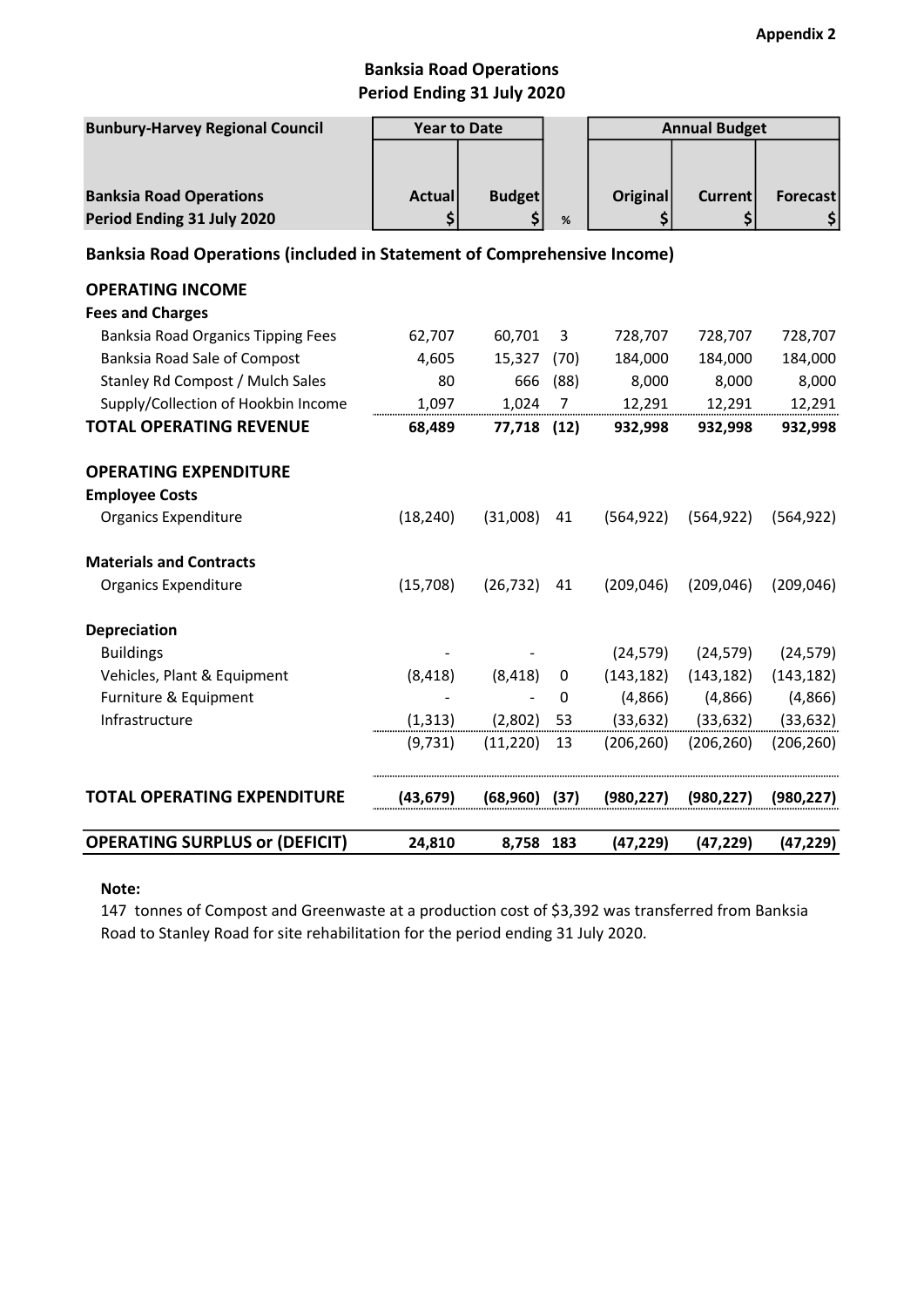# Statement of Financial Activity by Nature and Type Period Ending 31 July 2020

| <b>Bunbury-Harvey Regional Council</b>                  | <b>Year to Date</b> |               |             | <b>Annual Budget</b> |                |                             |
|---------------------------------------------------------|---------------------|---------------|-------------|----------------------|----------------|-----------------------------|
|                                                         |                     |               |             |                      |                |                             |
|                                                         |                     |               |             |                      |                |                             |
| <b>Statement of Financial Activity</b>                  | <b>Actual</b>       | <b>Budget</b> |             | <b>Original</b>      | <b>Current</b> | <b>Forecast</b>             |
| Period Ending 31 July 2020                              | \$                  | \$            | $\%$        | \$                   | \$             | \$                          |
|                                                         |                     |               |             |                      |                |                             |
| <b>OPERATING</b>                                        |                     |               |             |                      |                |                             |
| <b>Revenues by Nature and Type</b>                      |                     |               |             |                      |                |                             |
| Contributions                                           | 131,365             | 100,000       | 31          | 423,622              | 423,622        | 454,987                     |
| Fees and Charges                                        | 369,576             | 359,175       | 3           | 4,551,705            | 4,551,705      | 4,551,705                   |
| <b>Interest Earnings</b>                                | 4,948               | 2,953         | 68          | 21,566               | 21,566         | 21,566                      |
| Other Revenue                                           | 40,237              | 38,271        | 5           | 836,900              | 836,900        | 836,900                     |
|                                                         | 546,126             | 500,399       | 9           | 5,833,793            | 5,833,793      | 5,865,158                   |
| <b>Expenses by Nature and Type</b>                      |                     |               |             |                      |                |                             |
| <b>Employee Costs</b>                                   | (113, 283)          | (120, 484)    | 6           | (2,701,346)          | (2,701,346)    | (2,701,346)                 |
| <b>Materials and Contracts</b>                          | (92, 166)           | (105, 094)    | 12          | (2,489,533)          | (2,489,533)    | (2,489,533)                 |
| <b>Utility Charges</b>                                  |                     |               | 0           | (35, 476)            | (35, 476)      | (35, 476)                   |
| Other Expenditure                                       | (30, 114)           | (30, 947)     | 3           | (400, 027)           | (400, 027)     | (400, 027)                  |
| Insurance                                               |                     |               | $\mathbf 0$ | (65,038)             | (65,038)       | (65, 038)                   |
| Depreciation                                            | (43, 489)           | (45, 139)     | 4           | (715, 844)           | (715, 844)     | (715, 844)                  |
|                                                         | (279, 052)          | (301, 664)    | 7           | (6,407,265)          | (6,407,265)    | (6,407,265)                 |
| <b>NET OPERATING RESULT</b>                             | 267,074             | 198,735       | 34          | (573, 471)           | (573, 471)     | (542, 107)                  |
| <b>Capital Income</b>                                   |                     |               |             |                      |                |                             |
| Proceeds from Sale of Assets                            |                     |               | 0           | 136,000              | 136,000        | 136,000                     |
| Capital Grants, Subsidies/Contributi                    |                     |               | 0           | 4,400,000            | 4,400,000      | 4,400,000                   |
|                                                         |                     |               | 0           | 4,536,000            | 4,536,000      | 4,536,000                   |
| <b>Capital Expenditure</b>                              |                     |               |             |                      |                |                             |
| Land and Buildings                                      | (142, 765)          | (142, 765)    | 0           | (283, 212)           | (283, 212)     | (283, 212)                  |
| Furniture & Equipment                                   |                     |               | $\mathbf 0$ | (352, 200)           | (352, 200)     | (352, 200)                  |
| Plant & Equipment                                       |                     |               | 0           | (9, 295)             | (9,295)        | (9,295)                     |
| <b>Stanley Road Infrastructure</b>                      |                     |               | 0           | (909, 480)           | (909, 480)     | (909, 480)                  |
| <b>Organics Processing Facility</b>                     |                     |               | 0           | (5,763,330)          | (5,763,330)    | (5,763,330)                 |
|                                                         | (142, 765)          | (142, 765)    | 0           | (7,317,517)          |                | $(7,317,517)$ $(7,317,517)$ |
| <b>Adjustments for Non-Cash Expenditure / (Revenue)</b> |                     |               |             |                      |                |                             |
| Depreciation on Assets                                  | 43,489              | 45,139        |             | 715,844              | 715,844        | 715,844                     |
|                                                         | 43,489              | 45,139        | 4           | 715,844              | 715,844        | 715,844                     |
| <b>Financial Transfers</b>                              |                     |               |             |                      |                |                             |
| <b>Transfers from Reserves</b>                          |                     |               | 0           | 3,325,273            | 3,325,273      | 3,325,273                   |
| Movement in employee provisions                         |                     |               | 0           | 201                  | 201            | 201                         |
|                                                         |                     |               | 0           | 3,325,474            | 3,325,474      | 3,325,474                   |
| <b>Expenditure</b>                                      |                     |               |             |                      |                |                             |
| <b>Transfers to Reserves</b>                            | (3, 195)            | (3, 195)      | 0           | (576, 244)           | (576, 244)     | (576, 244)                  |
|                                                         | (3, 195)            | (3, 195)      | 0           | (576, 244)           | (576, 244)     | (576, 244)                  |
| Add: Net Current Assets July 1 B/fwd                    | 235,943             | 235,943       |             | 235,943              | 235,943        | 235,943                     |
| Less: Net Current Asset Year to Date                    | 400,545             | 333,856       |             | 346,029              | 346,029        | 377,394                     |
|                                                         |                     |               |             |                      |                |                             |
| $Control = 0$                                           | 0                   | $\mathbf 0$   |             | $\pmb{0}$            | $\pmb{0}$      | $\mathsf{O}\xspace$         |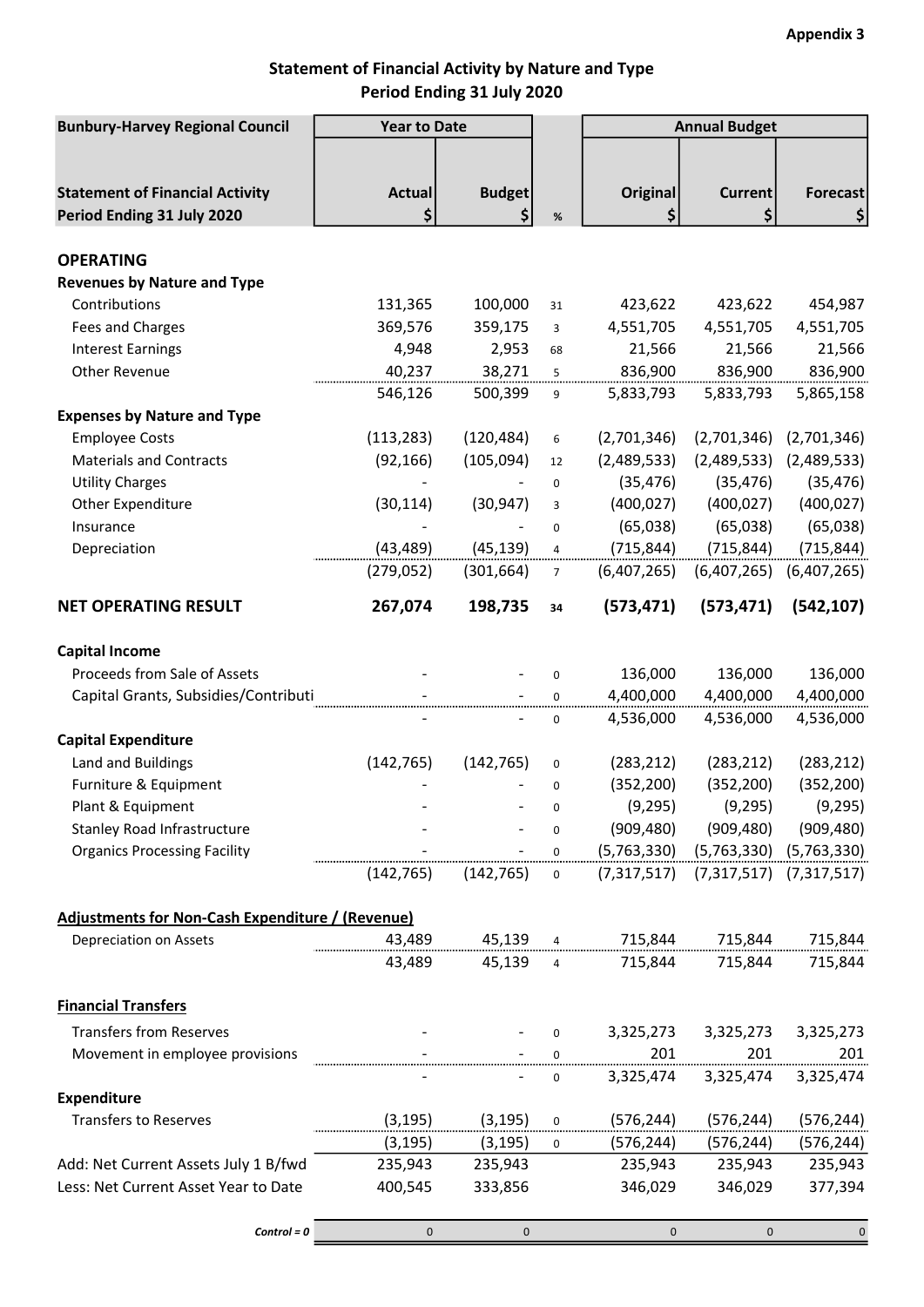# Capital Works Expenditure Summary Period Ending 31 July 2020

| <b>Bunbury-Harvey Regional Council</b>                                         | <b>Year to Date</b> |               |      | <b>Annual Budget</b> |                |               |
|--------------------------------------------------------------------------------|---------------------|---------------|------|----------------------|----------------|---------------|
| <b>Capital Works Expenditure Summary</b>                                       | <b>Actual</b>       | <b>Budget</b> |      | <b>Original</b>      | <b>Current</b> | Forecast      |
| Period Ending 31 July 2020                                                     | \$                  | \$            | $\%$ | \$                   | \$             | \$            |
| <b>CAPITAL WORKS IN PROGRESS</b>                                               |                     |               |      |                      |                |               |
| <b>Site Administration</b>                                                     |                     |               |      |                      |                |               |
| Sea Container - (Used) for record keeping                                      |                     |               | 0    | (6, 200)             | (6, 200)       | (6, 200)      |
| <b>Stanley Road - Administration Complex</b>                                   | (142, 765)          | (142, 765)    | 0    | (243, 212)           | (243, 212)     | (243, 212)    |
|                                                                                | (142, 765)          | (142, 765)    | 0    | (249, 412)           | (249, 412)     | (249, 412)    |
|                                                                                |                     |               |      |                      |                |               |
| <b>Gatehouse / Site Operations</b>                                             |                     |               |      |                      |                |               |
| Stanley Road - Plant Compound: Fencing,                                        |                     |               |      |                      |                |               |
| Hardstand, Production Bore                                                     |                     |               | 0    | (45,000)             | (45,000)       | (45,000)      |
| 30 Tonne Dump Truck (Used)                                                     |                     |               | 0    | (250,000)            | (250,000)      | (250,000)     |
| 4x2 Utility (Supervisor)                                                       |                     |               | 0    | (33,000)             | (33,000)       | (33,000)      |
| 4x2 Utility (Waste Education)                                                  |                     |               | 0    | (33,000)             | (33,000)       | (33,000)      |
| Tray Back Truck (On Site Water) (Used)                                         |                     |               | 0    | (30,000)             | (30,000)       | (30,000)      |
| <b>Container Deposit Scheme:</b>                                               |                     |               |      |                      |                |               |
| -Forklift                                                                      |                     |               | 0    | (40,000)             | (40,000)       | (40,000)      |
| - Furniture & Equipment                                                        |                     |               |      | (9, 295)             | (9, 295)       | (9, 295)      |
| - Infrastructure                                                               |                     |               | 0    | (7,480)              | (7, 480)       |               |
|                                                                                |                     |               | 0    |                      |                | (7,480)       |
| <b>Stanley Road - New Lined Cells</b>                                          |                     |               | 0    | (857,000)            | (857,000)      | (857,000)     |
| <b>Organics Processing Facility</b>                                            |                     |               | 0    | (1,304,775)          | (1,304,775)    | (1,304,775)   |
| Wheel Loader                                                                   |                     |               |      | (280,000)            | (280,000)      |               |
|                                                                                |                     |               |      |                      |                | (280,000)     |
| <b>New Stanley Road Organics Facility:</b><br>Roads - internal access 6m width |                     |               |      |                      |                |               |
|                                                                                |                     |               | 0    | (182, 696)           | (182, 696)     | (182, 695.70) |
| <b>Utilities Connection (Power)</b>                                            |                     |               | 0    | (121, 797)           | (121, 797)     | (121, 797)    |
| <b>Excavate to Sub Base</b>                                                    |                     |               | 0    | (172, 952)           | (172, 952)     | (172, 952)    |
| Fill 300mm thick hard stand                                                    |                     |               | 0    | (214, 439)           | (214, 439)     | (214, 439)    |
| Supply and install 1.5mm (min) Textured                                        |                     |               | 0    | (417, 470)           | (417, 470)     | (417, 470)    |
| LLDPE Low Permeability Cap,                                                    |                     |               | 0    |                      |                |               |
| Sub-surface drainage, supply and install geonet                                |                     |               | 0    | (141, 694)           | (141, 694)     | (141, 694)    |
| Leachate Pond                                                                  |                     |               | 0    | (82,061)             | (82,061)       | (82,061)      |
| Concrete precast pipes with protective mesh                                    |                     |               | 0    | (47, 958)            | (47, 958)      | (47, 958)     |
| Leachate Pump                                                                  |                     |               | 0    | (20, 807)            | (20, 807)      | (20, 807)     |
| Mini Excavator with Grab                                                       |                     |               | 0    | (137, 022)           | (137, 022)     | (137, 022)    |
| Software and Automation                                                        |                     |               | 0    | (177, 621)           | (177, 621)     | (177, 621)    |
| Compost Building (6 x tunnel, receival shed,                                   |                     |               | 0    | (2,990,436)          | (2,990,436)    | (2,990,436)   |
| bio filter, tanks, office)                                                     |                     |               | 0    |                      |                |               |
| Extend power cables to leachate extraction                                     |                     |               | 0    | (24, 359)            | (24, 359)      | (24, 359)     |
| and aerators                                                                   |                     |               | 0    |                      |                |               |
| Bunker for finished compost                                                    |                     |               | 0    | (81, 198)            | (81, 198)      | (81, 198)     |
| <b>Decontamination Facility</b>                                                |                     |               | 0    | (500,000)            | (500,000)      | (500,000)     |
| Supply and install security fencing around facility                            |                     |               | 0    | (170, 820)           | (170, 820)     | (170,820)     |
|                                                                                |                     |               | 0    | (5,763,330)          | (5,763,330)    | (5,763,330)   |
| <b>TOTAL CAPITAL EXPENDITURE</b>                                               | (142, 765)          | (142, 765)    |      | (7,317,517)          | (7, 317, 517)  | (7,317,517)   |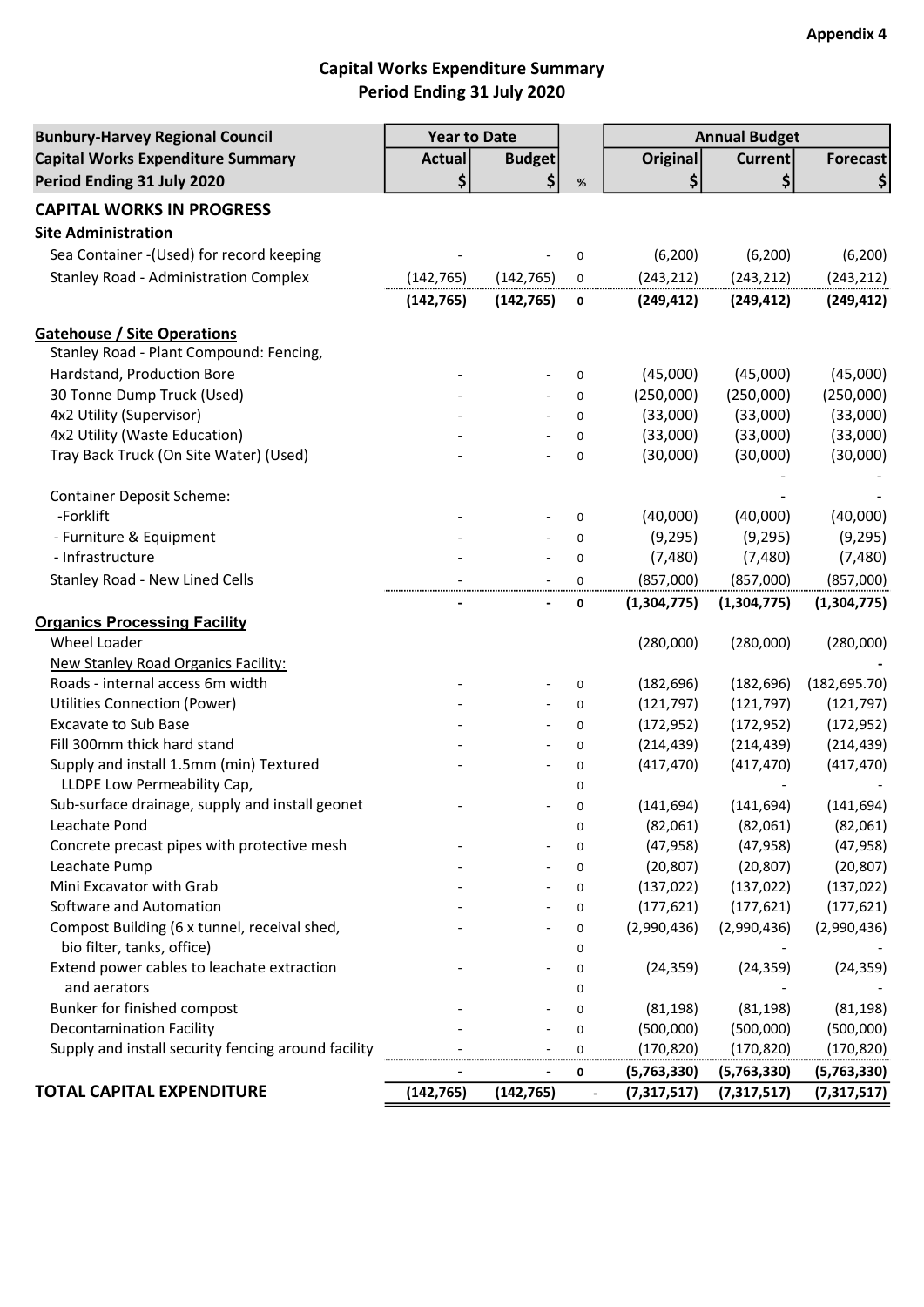# Statement of Financial Position Period Ending 31 July 2020

| <b>Bunbury-Harvey Regional Council</b> | <b>Actual</b>       |                 | <b>Budget</b>  |                 |
|----------------------------------------|---------------------|-----------------|----------------|-----------------|
| <b>Statement of Financial Position</b> | <b>Year to Date</b> | <b>Original</b> | <b>Current</b> | <b>Forecast</b> |
| Period Ending 31 July 2020             | \$                  | \$              | \$             | \$              |
|                                        |                     |                 |                |                 |
| <b>Current Assets</b>                  |                     |                 |                |                 |
| Cash & Cash Equivalents                | 3,626,067           | 1,093,868       | 1,093,868      | 1,125,235       |
| <b>Trade and Other Receivables</b>     | 464,478             | 300,000         | 300,000        | 300,000         |
| Prepayments                            |                     |                 |                |                 |
| Inventories                            | 6,727               | 2,000           | 2,000          | 2,000           |
|                                        | 4,097,272           | 1,395,868       | 1,395,868      | 1,427,235       |
| <b>Non Current Assets</b>              |                     |                 |                |                 |
| Property, Plant & Equipment            | 3,694,731           | 7,276,038       | 7,276,038      | 7,276,038       |
| Infrastructure                         | 1,003,780           | 3,998,045       | 3,998,045      | 3,998,045       |
| Work In Progress                       | 372,953             |                 |                |                 |
|                                        | 5,071,464           | 11,274,083      | 11,274,083     | 11,274,083      |
| <b>Current Liabilities</b>             |                     |                 |                |                 |
| Trade and Other Payables               | 118,302             | 209,571         | 209,571        | 209,573         |
| Provisions                             | 351,814             | 365,882         | 365,882        | 365,882         |
|                                        | 470,116             | 575,453         | 575,453        | 575,455         |
| <b>Non Current Liabilities</b>         |                     |                 |                |                 |
| Long Service Leave Provision           | 7,979               | 8,180           | 8,180          | 8,180           |
|                                        | 7,979               | 8,180           | 8,180          | 8,180           |
|                                        |                     |                 |                |                 |
| <b>Net Assets</b>                      | 8,690,642           | 12,086,318      | 12,086,318     | 12,117,683      |
|                                        |                     |                 |                |                 |
| <b>Equity</b>                          |                     |                 |                |                 |
| <b>Accumulated Surplus</b>             | 4,893,735           | 11,041,636      | 11,041,636     | 11,073,001      |
| Reserves                               | 3,226,611           | 474,386         | 474,386        | 474,386         |
| <b>Revaluation Surplus</b>             | 570,296             | 570,296         | 570,296        | 570,296         |
|                                        | 8,690,642           | 12,086,318      | 12,086,318     | 12,117,683      |

### Note:

The total of non-current assets above includes the following amounts which have been invested in the Organics Processing Facility.

| Property, Plant & Equipment | 689.896 | 3.946.866 | 3.946.866 | 3,946,866 |
|-----------------------------|---------|-----------|-----------|-----------|
| Infrastructure              | 247.572 | 2.407.919 | 2,407,919 | 2.407.919 |
|                             | 937.468 | 6.354.785 | 6.354.785 | 6,354,785 |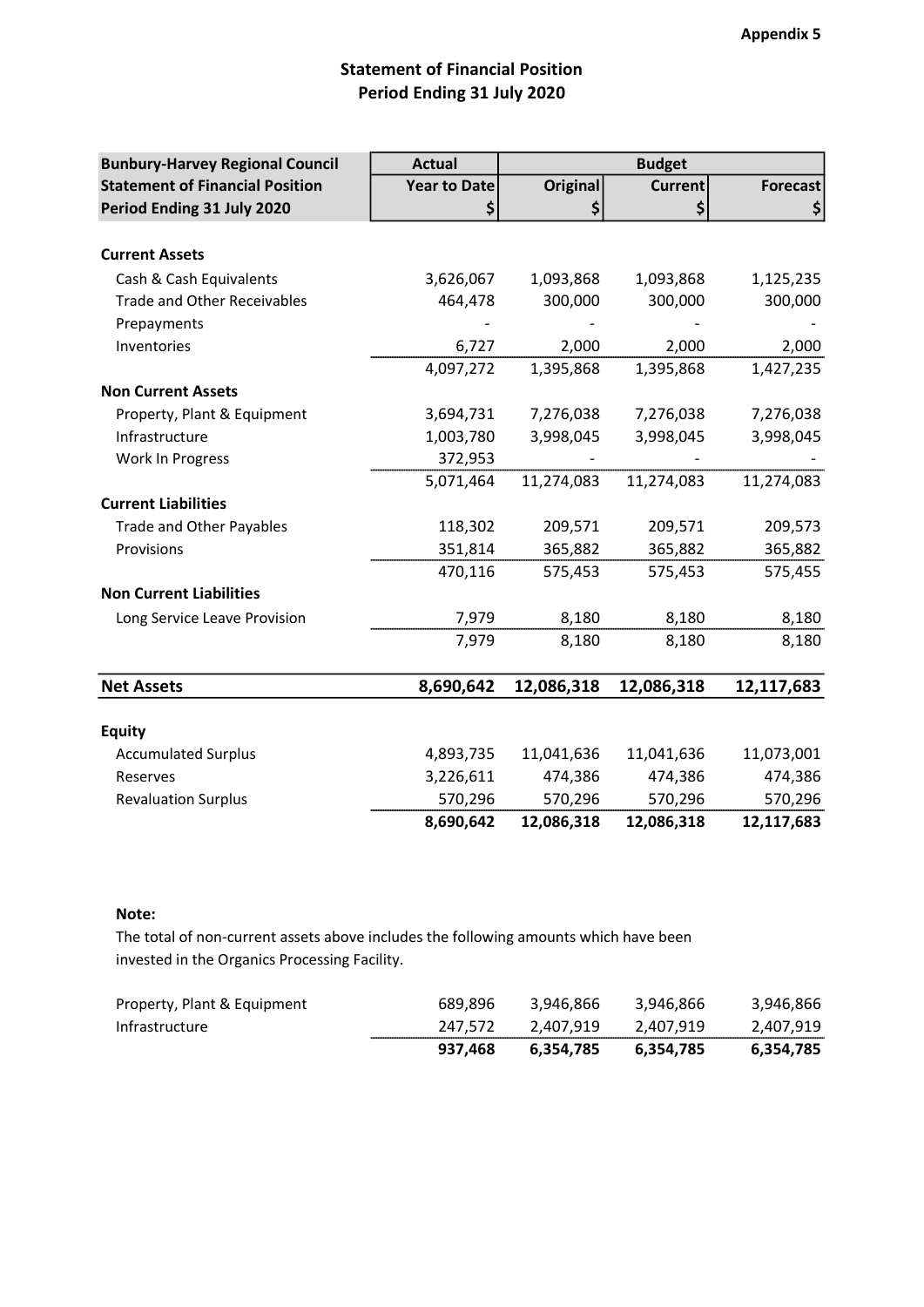### Appendix 6

## Period Ending 31 July 2020 Statement of Net Current Assets

| <b>Bunbury-Harvey Regional Council</b> | 1 July 2020 | 2020/21       |          | <b>Annual Budget</b> |          |
|----------------------------------------|-------------|---------------|----------|----------------------|----------|
|                                        |             |               |          |                      |          |
| <b>Statement of Net Current Assets</b> | Opening     | <b>Actual</b> | Original | Currentl             | Forecast |
| Period Ending 31 July 2020             |             |               |          |                      |          |

### Composition of Estimated Net Current Asset Position

| <b>CURRENT ASSETS</b>     |           |           |         |         |         |
|---------------------------|-----------|-----------|---------|---------|---------|
| Cash - Unrestricted       | 489.905   | 399.456   | 619.482 | 619.482 | 650.849 |
| Cash - Restricted         | 3.223.417 | 3.226.612 | 474.386 | 474.386 | 474.386 |
| Trade & Other Receivables | 514.287   | 464.477   | 300,000 | 300,000 | 300.000 |

| <b>NET CURRENT ASSET POSITION</b> | 235,943       | 400,545       | 346,029    | 346,029    | 377,394    |
|-----------------------------------|---------------|---------------|------------|------------|------------|
|                                   | (3,223,417)   | (3,226,612)   | (474, 386) | (474, 386) | (474, 386) |
| Cash - Reserves - Restricted      | (3, 223, 417) | (3, 226, 612) | (474, 386) | (474, 386) | (474,386)  |
| <b>ADJUSTMENTS</b><br>Less        |               |               |            |            |            |
| <b>NET CURRENT ASSETS</b>         | 3,459,359     | 3,627,156     | 820,415    | 820,415    | 851,780    |
|                                   | 774,976       | 470,115       | 575,453    | 575,453    | 575,455    |
| <b>Short Term Provisions</b>      | 354,778       | 351,813       | 365,882    | 365,882    | 365,882    |
| Trade and Other Payables          | 420,199       | 118,302       | 209,571    | 209,571    | 209,573    |
| <b>LESS: CURRENT LIABILITIES</b>  |               |               |            |            |            |
|                                   | 4,234,336     | 4,097,271     | 1,395,868  | 1,395,868  | 1,427,235  |
| Inventories                       | 6,727         | 6,727         | 2,000      | 2,000      | 2,000      |
| Prepayments                       |               |               |            |            |            |
| Trade & Other Receivables         | 514,287       | 464,477       | 300,000    | 300,000    | 300,000    |
| Cash - Restricted                 | 3,223,417     | 3,226,612     | 474,386    | 474,386    | 474,386    |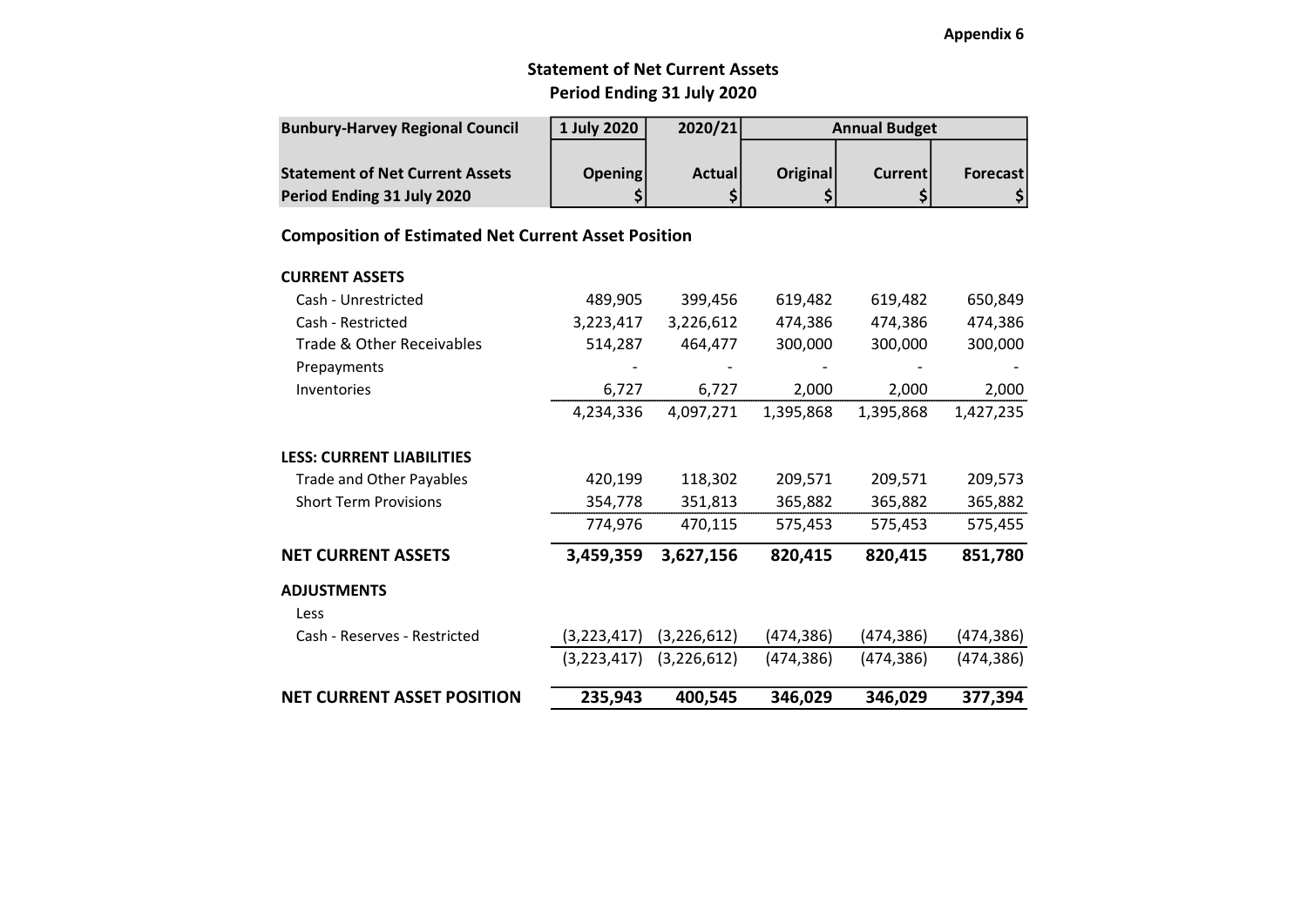#### Period Ending 31 July 2020 Fees & Charges Summary

|                                        |            |               |               | 2019/20 |
|----------------------------------------|------------|---------------|---------------|---------|
| <b>Bunbury-Harvey Regional Council</b> | Jul        | <b>YTD</b>    | <b>YTD</b>    | YTD     |
| <b>Fees &amp; Charges Summary</b>      |            | <b>Actual</b> | <b>Budget</b> | Actual  |
| <b>CITY OF BUNBURY - DISPOSALS</b>     |            |               |               |         |
| <b>Tonnage</b>                         |            |               |               |         |
| Co-mingled Waste                       | 699        | 699           |               | 679     |
| Greenwaste/Woodwaste                   | 14         | 14            |               |         |
| Rubble/Special Burial                  | 17         | 17            |               | 2       |
| Clean Fill                             | 71         | 71            |               | 192     |
| <b>Mattresses</b>                      |            |               |               |         |
| Skip Bin Waste                         |            |               |               |         |
| <b>Total Tonnage</b>                   | 800        | 800           |               | 880     |
| Total \$ before Rebate                 | 37,950     | 37,950        | 40,173        | 36,344  |
| \$ per tonne co-mingled                | 55         | 55            |               | 639     |
| \$ per tonne average                   | 47         | 47            |               | 41      |
|                                        |            |               |               |         |
| <b>SHIRE OF HARVEY - DISPOSALS</b>     |            |               |               |         |
| <b>Tonnage</b>                         |            |               |               |         |
| Co-mingled Waste                       | 487        | 487           |               | 714     |
| Greenwaste/Woodwaste                   | 151        | 151           |               | 12      |
| Rubble/Special Burial<br>18            |            | 18            |               | 22      |
| Clean Fill                             |            |               |               | 22      |
| Mattresses                             |            |               |               |         |
| Skip Bin Waste                         |            |               |               | 1       |
| <b>Total Tonnage</b>                   | 657        | 657           |               | 772     |
| Total \$ before Rebate                 | 30,558     | 30,558        | 25,450        | 38,713  |
| \$ per tonne co-mingled                | 52         | 52            |               | 630     |
| \$ per tonne average                   | 47         | 47            |               | 50      |
| <b>SHIRE OF HARVEY - TIP PASSES</b>    |            |               |               |         |
| <b>Total Tonnage</b>                   |            |               |               |         |
| (average 0.408 tonne per load)         | 340        | 340           |               | 358     |
| Total \$                               | 15,997     | 15,997        | 21,539        | 16,131  |
| \$ per tonne                           | 47         | 47            |               | 45      |
|                                        |            |               |               |         |
| <b>GENERAL PUBLIC TONNAGE</b>          |            |               |               |         |
| Other                                  | 7,961      | 7,961         |               | 4,467   |
| <b>Total Tonnage</b>                   | 9,758      | 9,758         |               | 6,477   |
| Total \$                               | 168,812    | 168,812       | 152,772       | 132,052 |
| $$$ per tonne                          | 17         | 17            |               | 20      |
| <b>BANKSIA ROAD</b>                    |            |               |               |         |
|                                        | 1,747      |               |               |         |
| Organic Waste                          |            | 1,747         |               | 1,057   |
| Capel FOGO<br>Compost/Mulch            | 178<br>225 | 178<br>225    |               | 366     |
| Cardboard                              |            |               |               |         |
| Greenwaste                             |            |               |               | 22      |
| <b>Organic Waste Total Tonnage</b>     | 2,150      | 2,150         |               |         |
| Total \$                               | 67,312     | 67,312        | 76,028        | 46,705  |
|                                        |            |               |               |         |
| \$ per tonne average                   | 31         | 31            |               | 32      |
| Hookbin Hire                           | 1,097      | 1,097         | 1,024         | 1,422   |
| <b>Waste Minimisation Income</b>       | 6,597      | 6,597         | 7,150         | 6,596   |
| Scrap Metal/Recycling/Mulch            | 41,254     | 41,254        | 35,039        | 73,245  |
|                                        |            |               |               |         |
| <b>TOTAL FEES AND CHARGES</b>          | 369,576    | 369,576       | 359,175       | 351,209 |
|                                        |            |               |               |         |